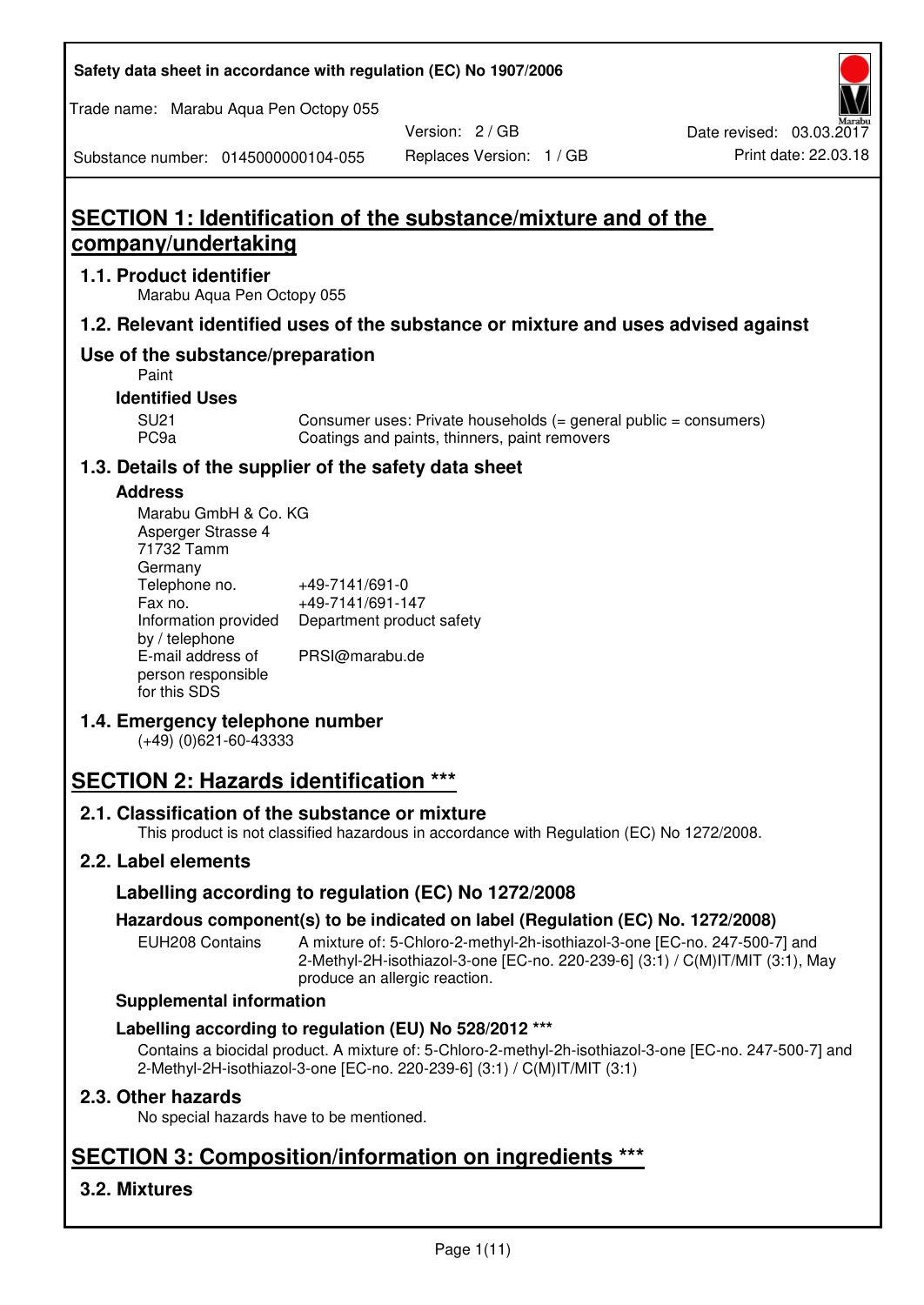| Safety data sheet in accordance with regulation (EC) No 1907/2006                                                                                                 |                                                                                                                       |                              |                                                      |                                                                  |      |                                                  |
|-------------------------------------------------------------------------------------------------------------------------------------------------------------------|-----------------------------------------------------------------------------------------------------------------------|------------------------------|------------------------------------------------------|------------------------------------------------------------------|------|--------------------------------------------------|
| Trade name: Marabu Aqua Pen Octopy 055                                                                                                                            |                                                                                                                       |                              |                                                      |                                                                  |      |                                                  |
| Substance number: 0145000000104-055                                                                                                                               |                                                                                                                       | Version: 2 / GB              |                                                      | Replaces Version: 1 / GB                                         |      | Date revised: 03.03.2017<br>Print date: 22.03.18 |
|                                                                                                                                                                   |                                                                                                                       |                              |                                                      |                                                                  |      |                                                  |
| <b>Chemical characterization</b><br>Paint based on water                                                                                                          |                                                                                                                       |                              |                                                      |                                                                  |      |                                                  |
| <b>Hazardous ingredients</b>                                                                                                                                      |                                                                                                                       |                              |                                                      |                                                                  |      |                                                  |
| <b>Ethanediol</b><br>CAS No.<br>EINECS no.<br>Registration no.<br>Concentration                                                                                   | $107 - 21 - 1$<br>203-473-3<br>01-2119456816-28<br>$>=$                                                               | 1                            | $\lt$ $\sim$                                         | 10                                                               | $\%$ |                                                  |
| Classification (Regulation (EC) No. 1272/2008)                                                                                                                    | Acute Tox. 4<br>STOT RE 2                                                                                             |                              | H302<br>H373                                         |                                                                  |      |                                                  |
| <b>Bronopol (INN)</b><br>CAS No.<br>EINECS no.<br>Concentration                                                                                                   | $52 - 51 - 7$<br>200-143-0<br>$>=$                                                                                    | 0,01                         | $\lt$ $\sim$                                         | 0,1                                                              | $\%$ |                                                  |
| Classification (Regulation (EC) No. 1272/2008)                                                                                                                    |                                                                                                                       |                              |                                                      |                                                                  |      |                                                  |
|                                                                                                                                                                   | Eye Dam. 1<br>Skin Irrit. 2<br>STOT SE3<br>Acute Tox. 4<br>Acute Tox. 4<br>Aquatic Acute 1<br>Aquatic Chronic 1       |                              | H318<br>H315<br>H335<br>H302<br>H312<br>H400<br>H410 |                                                                  |      |                                                  |
| Concentration limits (Regulation (EC) No. 1272/2008)                                                                                                              | Aquatic Acute 1<br>Aquatic Chronic $H410$ M = 1                                                                       | H400                         | $M = 10$                                             |                                                                  |      |                                                  |
| A mixture of: 5-Chloro-2-methyl-2h-isothiazol-3-one [EC-no. 247-500-7] and<br>2-Methyl-2H-isothiazol-3-one [EC-no. 220-239-6] (3:1) / C(M)IT/MIT (3:1)<br>CAS No. | 55965-84-9                                                                                                            |                              |                                                      |                                                                  |      |                                                  |
| Concentration                                                                                                                                                     |                                                                                                                       |                              | $\,<\,$                                              | 0,0015                                                           | $\%$ |                                                  |
| Classification (Regulation (EC) No. 1272/2008)                                                                                                                    | Acute Tox. 3<br>Aquatic Chronic 1<br>Aquatic Acute 1<br>Skin Sens. 1<br>Skin Corr. 1B<br>Acute Tox. 3<br>Acute Tox. 3 |                              | H331<br>H410<br>H400<br>H317<br>H314<br>H311<br>H301 |                                                                  |      |                                                  |
| Concentration limits (Regulation (EC) No. 1272/2008)                                                                                                              |                                                                                                                       |                              |                                                      |                                                                  |      |                                                  |
|                                                                                                                                                                   | Skin Corr. 1B<br>Eye Irrit. 2<br>Skin Irrit. 2<br>Skin Sens. 1                                                        | H314<br>H319<br>H315<br>H317 | $>= 0,6$                                             | $\epsilon = 0.06 < 0.6$<br>$\epsilon = 0.06 < 0.6$<br>$= 0,0015$ |      |                                                  |
| <b>Further ingredients ***</b>                                                                                                                                    |                                                                                                                       |                              |                                                      |                                                                  |      |                                                  |
| Glycerol<br>CAS No.<br>EINECS no.<br>Concentration                                                                                                                | $56 - 81 - 5$<br>200-289-5<br>$>=$                                                                                    | 10 <sup>°</sup>              | $\,<\,$                                              | 25                                                               | $\%$ | $[3]$                                            |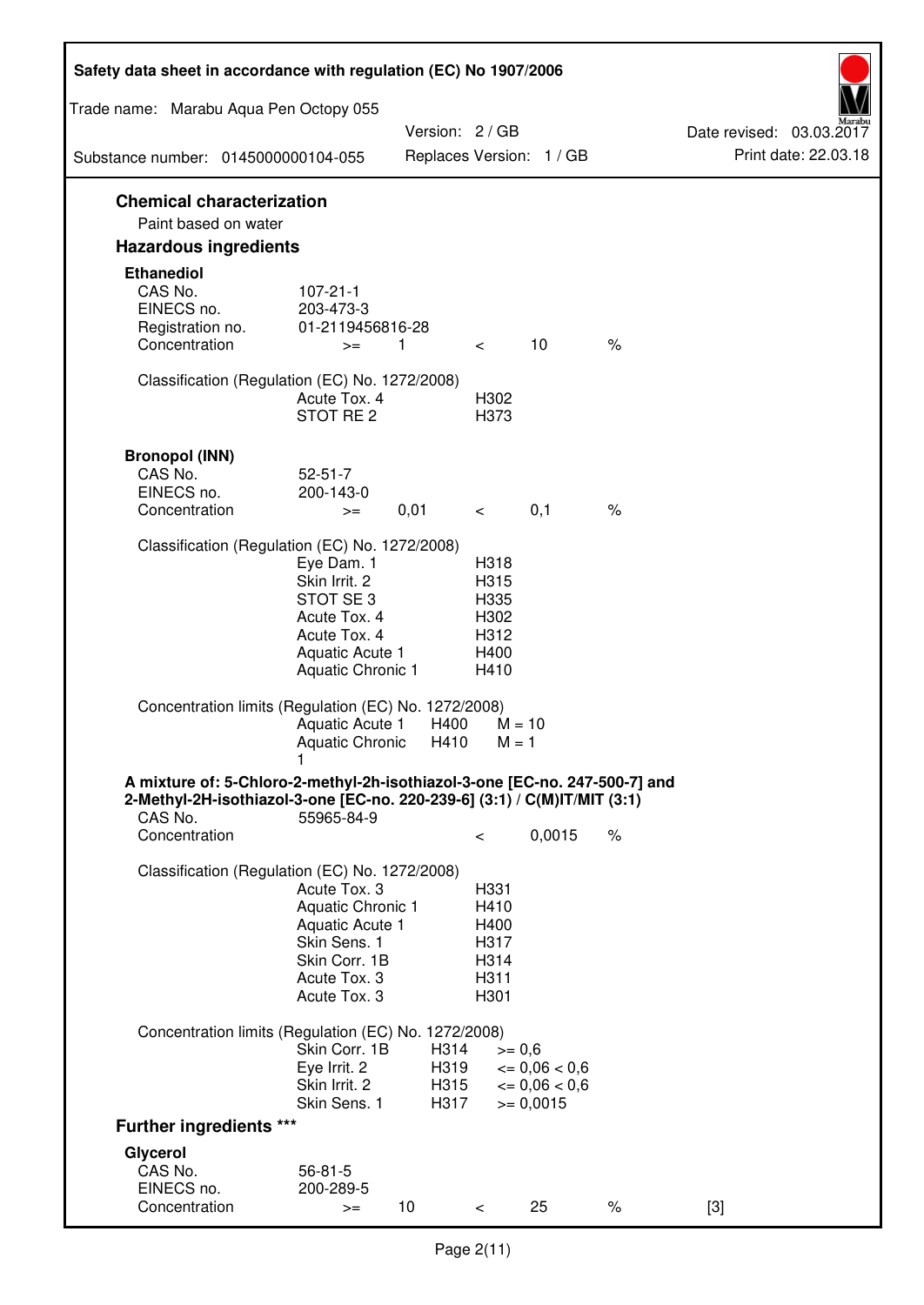| Safety data sheet in accordance with regulation (EC) No 1907/2006                                                                                                                  |                          |                          |
|------------------------------------------------------------------------------------------------------------------------------------------------------------------------------------|--------------------------|--------------------------|
| Trade name: Marabu Aqua Pen Octopy 055                                                                                                                                             |                          |                          |
|                                                                                                                                                                                    | Version: 2 / GB          | Date revised: 03.03.2017 |
| Substance number: 0145000000104-055                                                                                                                                                | Replaces Version: 1 / GB | Print date: 22.03.18     |
|                                                                                                                                                                                    |                          |                          |
|                                                                                                                                                                                    |                          |                          |
|                                                                                                                                                                                    |                          |                          |
| [3] Substance with occupational exposure limits                                                                                                                                    |                          |                          |
| <b>SECTION 4: First aid measures</b>                                                                                                                                               |                          |                          |
| 4.1. Description of first aid measures                                                                                                                                             |                          |                          |
| After skin contact                                                                                                                                                                 |                          |                          |
| Wash with plenty of water and soap. Do NOT use solvents or thinners.                                                                                                               |                          |                          |
| After eye contact                                                                                                                                                                  |                          |                          |
| Separate eyelids, wash the eyes thoroughly with water (15 min.). In case of irritation consult an oculist.                                                                         |                          |                          |
| <b>After ingestion</b>                                                                                                                                                             |                          |                          |
| Rinse mouth thoroughly with water. If larger amounts are swallowed or in the event of symptoms take<br>medical treatment.                                                          |                          |                          |
| 4.2. Most important symptoms and effects, both acute and delayed<br>Until now no symptoms known so far.                                                                            |                          |                          |
| 4.3. Indication of any immediate medical attention and special treatment needed                                                                                                    |                          |                          |
| Hints for the physician / treatment                                                                                                                                                |                          |                          |
| Treat symptomatically                                                                                                                                                              |                          |                          |
| <b>SECTION 5: Firefighting measures</b>                                                                                                                                            |                          |                          |
| 5.1. Extinguishing media                                                                                                                                                           |                          |                          |
| Suitable extinguishing media                                                                                                                                                       |                          |                          |
| Carbon dioxide, Foam, Sand, Water                                                                                                                                                  |                          |                          |
| 5.2. Special hazards arising from the substance or mixture<br>In the event of fire the following can be released: Carbon monoxide (CO); Carbon dioxide (CO2); dense<br>black smoke |                          |                          |
| 5.3. Advice for firefighters                                                                                                                                                       |                          |                          |
| <b>Other information</b>                                                                                                                                                           |                          |                          |
| Collect contaminated fire-fighting water separately, must not be discharged into the drains.                                                                                       |                          |                          |
| <b>SECTION 6: Accidental release measures</b>                                                                                                                                      |                          |                          |
| 6.1. Personal precautions, protective equipment and emergency procedures<br>No particular measures required.                                                                       |                          |                          |
| 6.2. Environmental precautions<br>No particular measures required.                                                                                                                 |                          |                          |
|                                                                                                                                                                                    |                          |                          |

**6.3. Methods and material for containment and cleaning up**  Clean preferably with a detergent - avoid use of solvents.

## **6.4. Reference to other sections**

Information regarding Safe handling, see Section 7. Information regarding personal protective measures, see Section 8. Information regarding waste disposal, see Section 13.

# **SECTION 7: Handling and storage**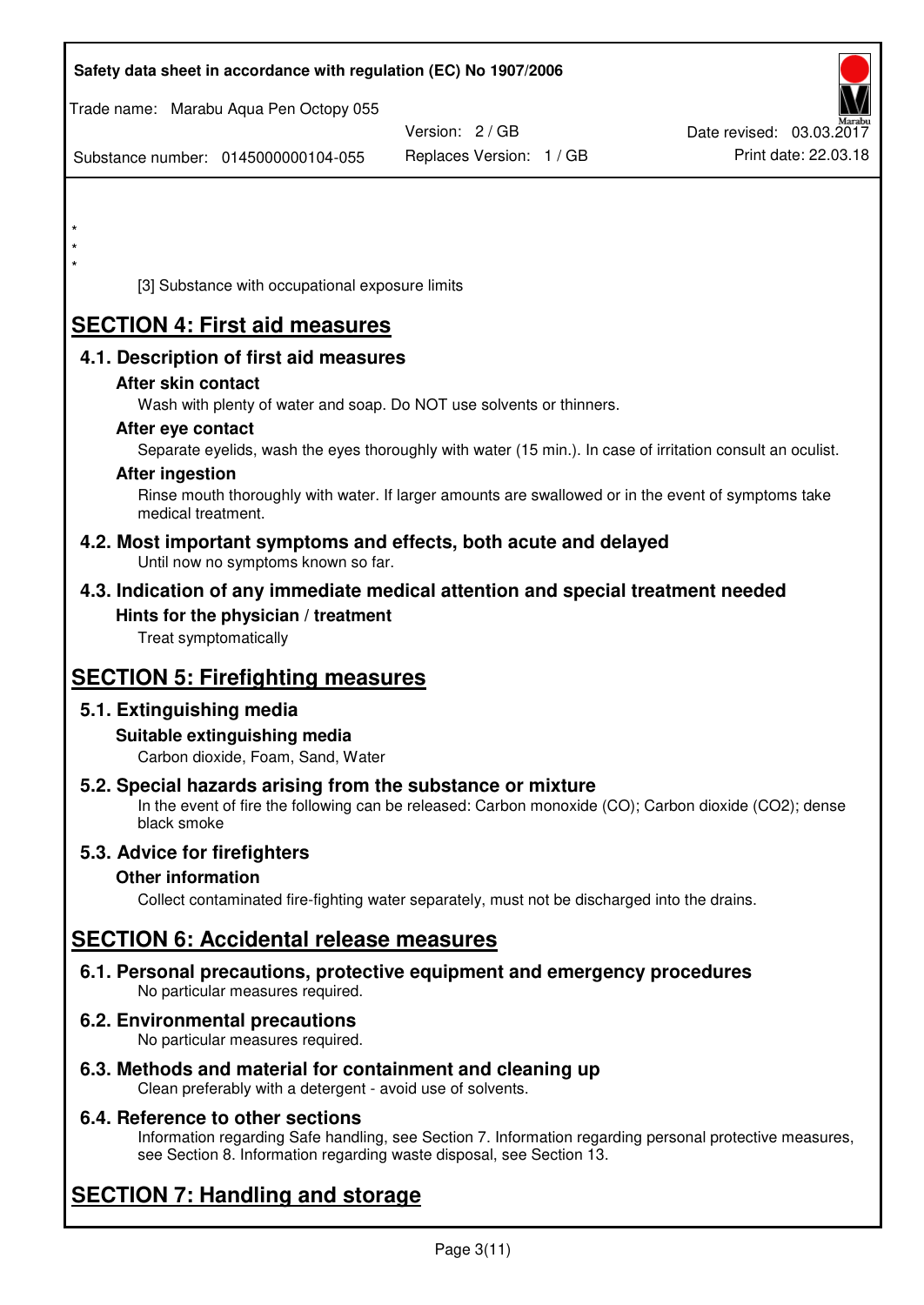| Safety data sheet in accordance with regulation (EC) No 1907/2006                                                                                                             |                                                                                                                                                                                                            |                                                  |
|-------------------------------------------------------------------------------------------------------------------------------------------------------------------------------|------------------------------------------------------------------------------------------------------------------------------------------------------------------------------------------------------------|--------------------------------------------------|
| Trade name: Marabu Aqua Pen Octopy 055                                                                                                                                        |                                                                                                                                                                                                            |                                                  |
|                                                                                                                                                                               | Version: 2/GB                                                                                                                                                                                              | Date revised: 03.03.2017<br>Print date: 22.03.18 |
| Substance number: 0145000000104-055                                                                                                                                           | Replaces Version: 1 / GB                                                                                                                                                                                   |                                                  |
| 7.1. Precautions for safe handling<br><b>Advice on safe handling</b><br>Advice on protection against fire and explosion<br>No special measures required.<br>Temperature class | Avoid skin and eye contact. Smoking, eating and drinking shall be prohibited in application area.<br>Classification of fires / temperature class / Ignition group / Dust explosion class<br>T <sub>2</sub> |                                                  |
|                                                                                                                                                                               | 7.2. Conditions for safe storage, including any incompatibilities                                                                                                                                          |                                                  |
| Requirements for storage rooms and vessels<br>Store in frostfree conditions.                                                                                                  |                                                                                                                                                                                                            |                                                  |
| Storage class according to TRGS 510                                                                                                                                           |                                                                                                                                                                                                            |                                                  |
| Storage class according to<br><b>TRGS 510</b>                                                                                                                                 | 12<br>Non-combustible liquids                                                                                                                                                                              |                                                  |
| 7.3. Specific end use(s)<br>Paint                                                                                                                                             |                                                                                                                                                                                                            |                                                  |
| <b>SECTION 8: Exposure controls/personal protection</b>                                                                                                                       |                                                                                                                                                                                                            |                                                  |
| 8.1. Control parameters                                                                                                                                                       |                                                                                                                                                                                                            |                                                  |
| <b>Exposure limit values</b>                                                                                                                                                  |                                                                                                                                                                                                            |                                                  |
| <b>Ethanediol</b><br>List                                                                                                                                                     | EH40                                                                                                                                                                                                       |                                                  |
| <b>Type</b>                                                                                                                                                                   | <b>WEL</b>                                                                                                                                                                                                 |                                                  |
| Value<br>Skin resorption / sensibilisation: Sk;                                                                                                                               | 10<br>mg/m <sup>3</sup><br><b>Status: 2011</b>                                                                                                                                                             |                                                  |
| Glycerol                                                                                                                                                                      |                                                                                                                                                                                                            |                                                  |
| List                                                                                                                                                                          | EH40                                                                                                                                                                                                       |                                                  |
| <b>Type</b><br>Value                                                                                                                                                          | <b>WEL</b><br>10<br>mg/m <sup>3</sup>                                                                                                                                                                      |                                                  |
| <b>Status: 2011</b>                                                                                                                                                           |                                                                                                                                                                                                            |                                                  |
| <b>Other information</b>                                                                                                                                                      |                                                                                                                                                                                                            |                                                  |
| There are not known any further control parameters.                                                                                                                           |                                                                                                                                                                                                            |                                                  |
| <b>Derived No/Minimal Effect Levels (DNEL/DMEL)</b>                                                                                                                           |                                                                                                                                                                                                            |                                                  |
| <b>Ethanediol</b><br>Type of value<br>Reference group<br>Duration of exposure                                                                                                 | Derived No Effect Level (DNEL)<br>Worker<br>Long term                                                                                                                                                      |                                                  |
| Route of exposure                                                                                                                                                             | inhalative                                                                                                                                                                                                 |                                                  |
| Mode of action                                                                                                                                                                | Local effects                                                                                                                                                                                              |                                                  |
| Concentration                                                                                                                                                                 | 35                                                                                                                                                                                                         | mg/m <sup>3</sup>                                |
| Type of value                                                                                                                                                                 | Derived No Effect Level (DNEL)                                                                                                                                                                             |                                                  |
| Reference group<br>Duration of exposure                                                                                                                                       | Worker<br>Long term                                                                                                                                                                                        |                                                  |
| Route of exposure                                                                                                                                                             | dermal                                                                                                                                                                                                     |                                                  |
| Mode of action<br>Concentration                                                                                                                                               | Systemic effects<br>106                                                                                                                                                                                    | mg/kg                                            |
|                                                                                                                                                                               |                                                                                                                                                                                                            |                                                  |
| Type of value<br>Reference group                                                                                                                                              | Derived No Effect Level (DNEL)<br>Consumer                                                                                                                                                                 |                                                  |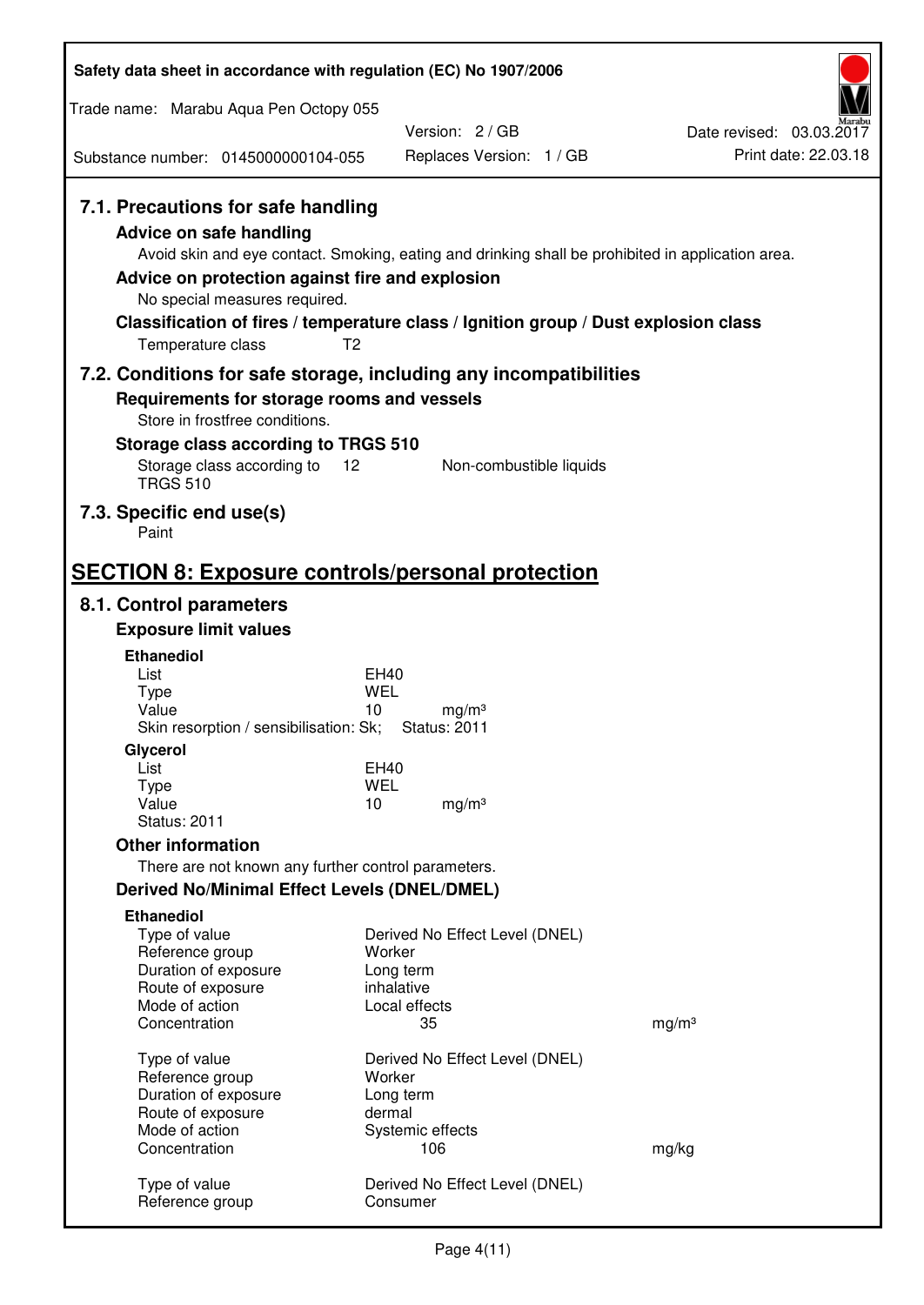| Safety data sheet in accordance with regulation (EC) No 1907/2006                     |                                                                                                       |                      |  |  |  |  |
|---------------------------------------------------------------------------------------|-------------------------------------------------------------------------------------------------------|----------------------|--|--|--|--|
| Trade name: Marabu Aqua Pen Octopy 055<br>Version: 2 / GB<br>Date revised: 03.03.2017 |                                                                                                       |                      |  |  |  |  |
| Substance number: 0145000000104-055                                                   | Replaces Version: 1 / GB                                                                              | Print date: 22.03.18 |  |  |  |  |
| Duration of exposure                                                                  | Long term                                                                                             |                      |  |  |  |  |
| Route of exposure<br>Mode of action                                                   | inhalative<br>Local effects                                                                           |                      |  |  |  |  |
| Concentration                                                                         | 7                                                                                                     | mg/m <sup>3</sup>    |  |  |  |  |
|                                                                                       |                                                                                                       |                      |  |  |  |  |
| Type of value                                                                         | Derived No Effect Level (DNEL)                                                                        |                      |  |  |  |  |
| Reference group                                                                       | Consumer                                                                                              |                      |  |  |  |  |
| Duration of exposure<br>Route of exposure                                             | Long term<br>dermal                                                                                   |                      |  |  |  |  |
| Mode of action                                                                        | Systemic effects                                                                                      |                      |  |  |  |  |
| Concentration                                                                         | 53                                                                                                    | mg/kg                |  |  |  |  |
|                                                                                       |                                                                                                       |                      |  |  |  |  |
| <b>Predicted No Effect Concentration (PNEC)</b>                                       |                                                                                                       |                      |  |  |  |  |
| <b>Ethanediol</b>                                                                     |                                                                                                       |                      |  |  |  |  |
| Type of value                                                                         | <b>PNEC</b>                                                                                           |                      |  |  |  |  |
| <b>Type</b><br>Concentration                                                          | Freshwater<br>10                                                                                      |                      |  |  |  |  |
|                                                                                       |                                                                                                       | mg/l                 |  |  |  |  |
| Type of value                                                                         | <b>PNEC</b>                                                                                           |                      |  |  |  |  |
| <b>Type</b>                                                                           | Saltwater                                                                                             |                      |  |  |  |  |
| Concentration                                                                         | 1                                                                                                     | mg/l                 |  |  |  |  |
| Type of value                                                                         | <b>PNEC</b>                                                                                           |                      |  |  |  |  |
| <b>Type</b>                                                                           | Water (intermittent release)                                                                          |                      |  |  |  |  |
| Concentration                                                                         | 10                                                                                                    | mg/l                 |  |  |  |  |
| Type of value                                                                         | <b>PNEC</b>                                                                                           |                      |  |  |  |  |
| <b>Type</b>                                                                           | Sewage treatment plant (STP)                                                                          |                      |  |  |  |  |
| Concentration                                                                         | 199,5                                                                                                 | mg/l                 |  |  |  |  |
| Type of value                                                                         | <b>PNEC</b>                                                                                           |                      |  |  |  |  |
| Type                                                                                  | Freshwater sediment                                                                                   |                      |  |  |  |  |
| Concentration                                                                         | 37                                                                                                    | mg/kg                |  |  |  |  |
|                                                                                       | <b>PNEC</b>                                                                                           |                      |  |  |  |  |
| Type of value<br><b>Type</b>                                                          | Marine sediment                                                                                       |                      |  |  |  |  |
| Concentration                                                                         | 3,7                                                                                                   | mg/kg                |  |  |  |  |
|                                                                                       |                                                                                                       |                      |  |  |  |  |
| Type of value                                                                         | <b>PNEC</b><br>Soil                                                                                   |                      |  |  |  |  |
| <b>Type</b><br>Concentration                                                          | 1,53                                                                                                  | mg/kg                |  |  |  |  |
|                                                                                       |                                                                                                       |                      |  |  |  |  |
| 8.2. Exposure controls                                                                |                                                                                                       |                      |  |  |  |  |
| <b>Exposure controls</b>                                                              |                                                                                                       |                      |  |  |  |  |
| Provide adequate ventilation.                                                         |                                                                                                       |                      |  |  |  |  |
| <b>Respiratory protection</b>                                                         |                                                                                                       |                      |  |  |  |  |
| Not necessary.                                                                        |                                                                                                       |                      |  |  |  |  |
| <b>Hand protection</b>                                                                |                                                                                                       |                      |  |  |  |  |
| Not necessary.                                                                        |                                                                                                       |                      |  |  |  |  |
| In case of intensive contact wear protective gloves.                                  |                                                                                                       |                      |  |  |  |  |
| individual or combination of chemicals.                                               | There is no one glove material or combination of materials that will give unlimited resistance to any |                      |  |  |  |  |
|                                                                                       | For prolonged or repeated handling nitrile rubber gloves with textile undergloves are required.       |                      |  |  |  |  |
| Material thickness<br>>                                                               | 0,5<br>mm                                                                                             |                      |  |  |  |  |
| Breakthrough time<br><                                                                | 30<br>min                                                                                             |                      |  |  |  |  |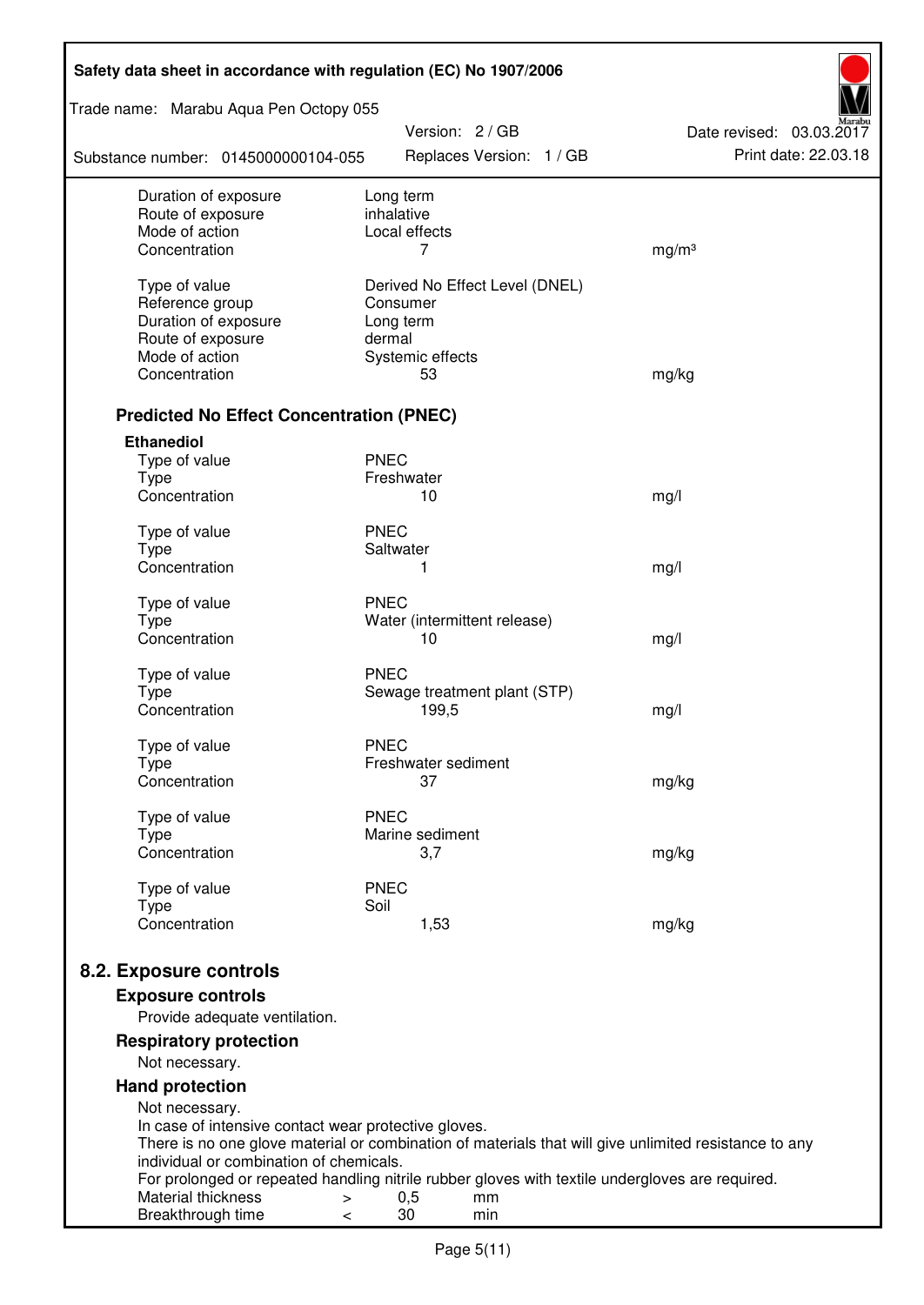| Safety data sheet in accordance with regulation (EC) No 1907/2006                                                                                                                                                                                                                                                                                                                                                                                                    |                                       |                          |                                                                                                                                                                                                            |  |
|----------------------------------------------------------------------------------------------------------------------------------------------------------------------------------------------------------------------------------------------------------------------------------------------------------------------------------------------------------------------------------------------------------------------------------------------------------------------|---------------------------------------|--------------------------|------------------------------------------------------------------------------------------------------------------------------------------------------------------------------------------------------------|--|
| Trade name: Marabu Aqua Pen Octopy 055                                                                                                                                                                                                                                                                                                                                                                                                                               |                                       |                          |                                                                                                                                                                                                            |  |
|                                                                                                                                                                                                                                                                                                                                                                                                                                                                      | Version: 2/GB                         |                          | Date revised: 03.03.2017                                                                                                                                                                                   |  |
| Substance number: 0145000000104-055                                                                                                                                                                                                                                                                                                                                                                                                                                  |                                       | Replaces Version: 1 / GB | Print date: 22.03.18                                                                                                                                                                                       |  |
| The breakthrough time must be greater than the end use time of the product.<br>replacement must be followed.<br>Gloves should be replaced regularly and if there is any sign of damage to the glove material.<br>Always ensure that gloves are free from defects and that they are stored and used correctly.<br>maintenance.<br>Barrier creams may help to protect the exposed areas of the skin, they should however not be applied<br>once exposure has occurred. |                                       |                          | The instructions and information provided by the glove manufacturer on use, storage, maintenance and<br>The performance or effectiveness of the glove may be reduced by physical/ chemical damage and poor |  |
| Eye protection                                                                                                                                                                                                                                                                                                                                                                                                                                                       |                                       |                          |                                                                                                                                                                                                            |  |
| Not necessary.                                                                                                                                                                                                                                                                                                                                                                                                                                                       |                                       |                          |                                                                                                                                                                                                            |  |
| <b>Body protection</b>                                                                                                                                                                                                                                                                                                                                                                                                                                               |                                       |                          |                                                                                                                                                                                                            |  |
| Not applicable.                                                                                                                                                                                                                                                                                                                                                                                                                                                      |                                       |                          |                                                                                                                                                                                                            |  |
|                                                                                                                                                                                                                                                                                                                                                                                                                                                                      |                                       |                          |                                                                                                                                                                                                            |  |
| <b>SECTION 9: Physical and chemical properties</b>                                                                                                                                                                                                                                                                                                                                                                                                                   |                                       |                          |                                                                                                                                                                                                            |  |
| 9.1. Information on basic physical and chemical properties                                                                                                                                                                                                                                                                                                                                                                                                           |                                       |                          |                                                                                                                                                                                                            |  |
| Form                                                                                                                                                                                                                                                                                                                                                                                                                                                                 | liquid                                |                          |                                                                                                                                                                                                            |  |
| <b>Colour</b><br><b>Odour</b>                                                                                                                                                                                                                                                                                                                                                                                                                                        | coloured<br>odourless                 |                          |                                                                                                                                                                                                            |  |
|                                                                                                                                                                                                                                                                                                                                                                                                                                                                      |                                       |                          |                                                                                                                                                                                                            |  |
| <b>Odour threshold</b>                                                                                                                                                                                                                                                                                                                                                                                                                                               |                                       |                          |                                                                                                                                                                                                            |  |
| Remarks                                                                                                                                                                                                                                                                                                                                                                                                                                                              | No data available                     |                          |                                                                                                                                                                                                            |  |
| <b>Melting point</b>                                                                                                                                                                                                                                                                                                                                                                                                                                                 |                                       |                          |                                                                                                                                                                                                            |  |
| Remarks                                                                                                                                                                                                                                                                                                                                                                                                                                                              | not determined                        |                          |                                                                                                                                                                                                            |  |
| <b>Freezing point</b>                                                                                                                                                                                                                                                                                                                                                                                                                                                |                                       |                          |                                                                                                                                                                                                            |  |
| Remarks                                                                                                                                                                                                                                                                                                                                                                                                                                                              | not determined                        |                          |                                                                                                                                                                                                            |  |
| Initial boiling point and boiling range                                                                                                                                                                                                                                                                                                                                                                                                                              |                                       |                          |                                                                                                                                                                                                            |  |
| Value                                                                                                                                                                                                                                                                                                                                                                                                                                                                | appr. 100                             |                          | $\rm ^{\circ}C$                                                                                                                                                                                            |  |
| Pressure<br>Source                                                                                                                                                                                                                                                                                                                                                                                                                                                   | 1.013<br>Literature value             | hPa                      |                                                                                                                                                                                                            |  |
| <b>Flash point</b>                                                                                                                                                                                                                                                                                                                                                                                                                                                   |                                       |                          |                                                                                                                                                                                                            |  |
| Remarks                                                                                                                                                                                                                                                                                                                                                                                                                                                              | Not applicable                        |                          |                                                                                                                                                                                                            |  |
| Evaporation rate (ether $= 1$ ) :                                                                                                                                                                                                                                                                                                                                                                                                                                    |                                       |                          |                                                                                                                                                                                                            |  |
| Remarks                                                                                                                                                                                                                                                                                                                                                                                                                                                              | not determined                        |                          |                                                                                                                                                                                                            |  |
| Flammability (solid, gas)                                                                                                                                                                                                                                                                                                                                                                                                                                            |                                       |                          |                                                                                                                                                                                                            |  |
| Not applicable                                                                                                                                                                                                                                                                                                                                                                                                                                                       |                                       |                          |                                                                                                                                                                                                            |  |
| Upper/lower flammability or explosive limits                                                                                                                                                                                                                                                                                                                                                                                                                         |                                       |                          |                                                                                                                                                                                                            |  |
| Lower explosion limit                                                                                                                                                                                                                                                                                                                                                                                                                                                | 3,2<br>appr.                          |                          | $%$ (V)                                                                                                                                                                                                    |  |
| Upper explosion limit                                                                                                                                                                                                                                                                                                                                                                                                                                                | 53<br>appr.                           |                          | $%$ $(V)$                                                                                                                                                                                                  |  |
| Source                                                                                                                                                                                                                                                                                                                                                                                                                                                               | Literature value                      |                          |                                                                                                                                                                                                            |  |
| Vapour pressure                                                                                                                                                                                                                                                                                                                                                                                                                                                      |                                       |                          |                                                                                                                                                                                                            |  |
| Value                                                                                                                                                                                                                                                                                                                                                                                                                                                                | 23<br>appr.                           |                          | hPa                                                                                                                                                                                                        |  |
| Temperature<br>Method                                                                                                                                                                                                                                                                                                                                                                                                                                                | 20<br>Value taken from the literature | °C                       |                                                                                                                                                                                                            |  |
|                                                                                                                                                                                                                                                                                                                                                                                                                                                                      |                                       |                          |                                                                                                                                                                                                            |  |
| <b>Vapour density</b><br>Remarks                                                                                                                                                                                                                                                                                                                                                                                                                                     | not determined                        |                          |                                                                                                                                                                                                            |  |
| <b>Density</b>                                                                                                                                                                                                                                                                                                                                                                                                                                                       |                                       |                          |                                                                                                                                                                                                            |  |
| Remarks                                                                                                                                                                                                                                                                                                                                                                                                                                                              | not determined                        |                          |                                                                                                                                                                                                            |  |
|                                                                                                                                                                                                                                                                                                                                                                                                                                                                      |                                       |                          |                                                                                                                                                                                                            |  |
| Solubility in water<br>Remarks                                                                                                                                                                                                                                                                                                                                                                                                                                       |                                       |                          |                                                                                                                                                                                                            |  |
|                                                                                                                                                                                                                                                                                                                                                                                                                                                                      | miscible                              |                          |                                                                                                                                                                                                            |  |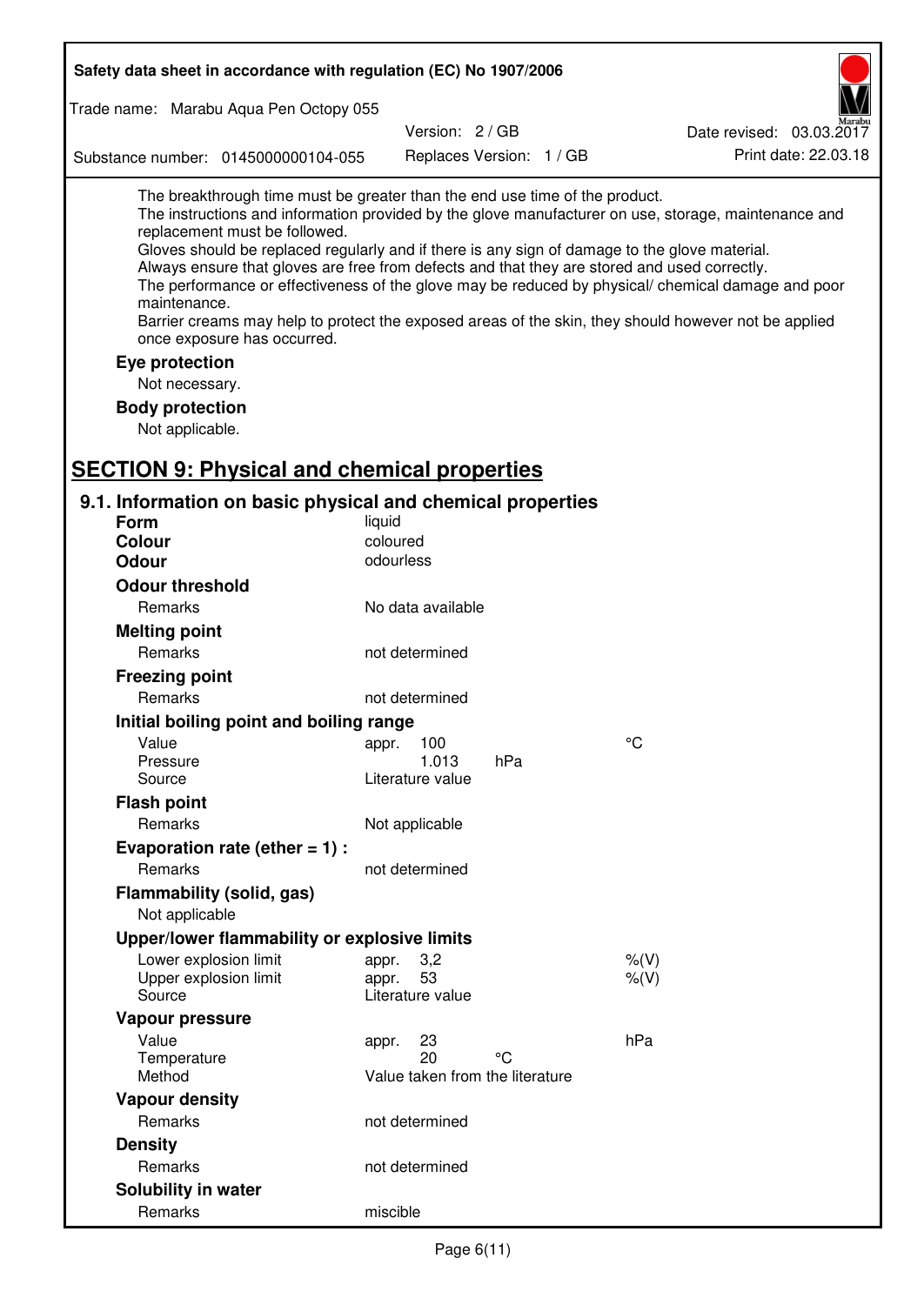| Safety data sheet in accordance with regulation (EC) No 1907/2006                    |                                                                   |    |                                                  |  |  |
|--------------------------------------------------------------------------------------|-------------------------------------------------------------------|----|--------------------------------------------------|--|--|
| Trade name: Marabu Aqua Pen Octopy 055                                               |                                                                   |    |                                                  |  |  |
| Substance number: 0145000000104-055                                                  | Version: 2 / GB<br>Replaces Version: 1 / GB                       |    | Date revised: 03.03.2017<br>Print date: 22.03.18 |  |  |
| Ignition temperature                                                                 |                                                                   |    |                                                  |  |  |
| Value                                                                                | 410<br>appr.<br>Literature value                                  | °C |                                                  |  |  |
| Source<br><b>Viscosity</b>                                                           |                                                                   |    |                                                  |  |  |
| Remarks                                                                              |                                                                   |    |                                                  |  |  |
| Remarks                                                                              | not determined                                                    |    |                                                  |  |  |
| 9.2. Other information<br><b>Other information</b><br>None known                     |                                                                   |    |                                                  |  |  |
| <b>SECTION 10: Stability and reactivity</b>                                          |                                                                   |    |                                                  |  |  |
| 10.1. Reactivity<br>None                                                             |                                                                   |    |                                                  |  |  |
| 10.2. Chemical stability<br>No hazardous reactions known.                            |                                                                   |    |                                                  |  |  |
| 10.3. Possibility of hazardous reactions<br>No hazardous reactions known.            |                                                                   |    |                                                  |  |  |
| 10.4. Conditions to avoid<br>No hazardous reactions known.                           |                                                                   |    |                                                  |  |  |
| 10.5. Incompatible materials<br>None                                                 |                                                                   |    |                                                  |  |  |
| 10.6. Hazardous decomposition products<br>No hazardous decomposition products known. |                                                                   |    |                                                  |  |  |
| <b>SECTION 11: Toxicological information</b>                                         |                                                                   |    |                                                  |  |  |
| 11.1. Information on toxicological effects                                           |                                                                   |    |                                                  |  |  |
| <b>Acute oral toxicity</b>                                                           |                                                                   |    |                                                  |  |  |
| Remarks                                                                              | Based on available data, the classification criteria are not met. |    |                                                  |  |  |
| <b>Acute dermal toxicity</b><br>Remarks                                              |                                                                   |    |                                                  |  |  |
| <b>Acute inhalational toxicity</b>                                                   | Based on available data, the classification criteria are not met. |    |                                                  |  |  |
| Remarks                                                                              | Based on available data, the classification criteria are not met. |    |                                                  |  |  |
| <b>Skin corrosion/irritation</b>                                                     |                                                                   |    |                                                  |  |  |
| Remarks                                                                              | Based on available data, the classification criteria are not met. |    |                                                  |  |  |
| Serious eye damage/irritation                                                        |                                                                   |    |                                                  |  |  |
| Remarks                                                                              | Based on available data, the classification criteria are not met. |    |                                                  |  |  |
| <b>Sensitization</b>                                                                 |                                                                   |    |                                                  |  |  |
| Remarks                                                                              | Based on available data, the classification criteria are not met. |    |                                                  |  |  |
| <b>Mutagenicity</b>                                                                  |                                                                   |    |                                                  |  |  |
| Remarks                                                                              | Based on available data, the classification criteria are not met. |    |                                                  |  |  |
| <b>Reproductive toxicity</b><br>Remarks                                              | Based on available data, the classification criteria are not met. |    |                                                  |  |  |
| Carcinogenicity                                                                      |                                                                   |    |                                                  |  |  |
| Remarks                                                                              | Based on available data, the classification criteria are not met. |    |                                                  |  |  |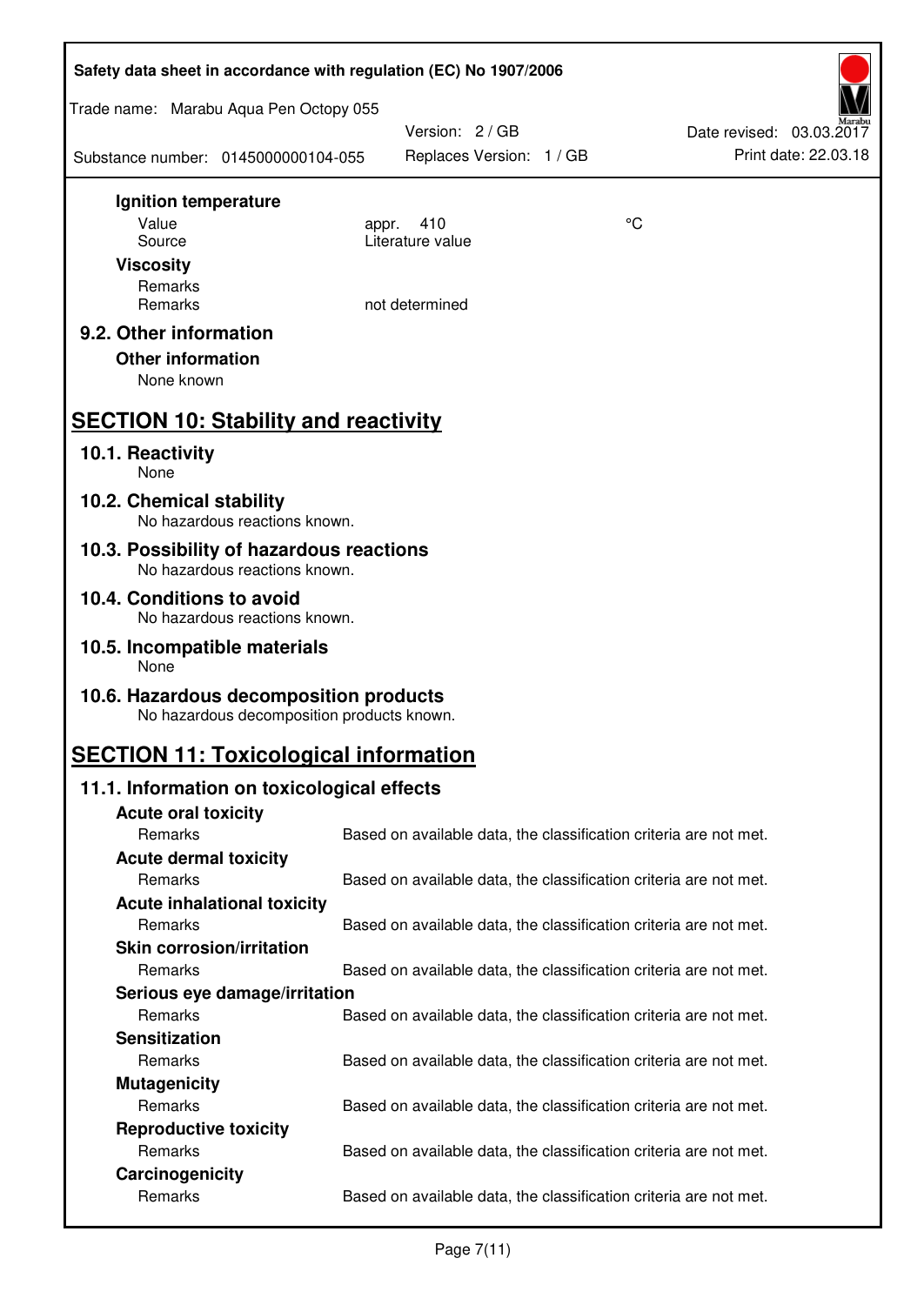#### **Safety data sheet in accordance with regulation (EC) No 1907/2006**

Trade name: Marabu Aqua Pen Octopy 055

Version: 2 / GB

Replaces Version: 1 / GB Print date: 22.03.18 Date revised: 03.03.2017

Substance number: 0145000000104-055

## **Specific Target Organ Toxicity (STOT)**

**Single exposure** 

Based on available data, the classification criteria are not met.

**Repeated exposure** 

Remarks Based on available data, the classification criteria are not met.

#### **Aspiration hazard**

Based on available data, the classification criteria are not met.

#### **Experience in practice**

Provided all the recommended protective and safety precautions are taken, experience shows that no risk to health can be expected.

#### **Other information**

There are no data available on the mixture itself. The mixture has been assessed following the additivity method of the GHS/CLP Regulation (EC) No 1272/2008.

# **SECTION 12: Ecological information**

## **12.1. Toxicity**

#### **General information**

There are no data available on the mixture itself.Do not allow to enter drains or water courses.The mixture has been assessed following the summation method of the CLP Regulation (EC) No 1272/2008 and is not classified as dangerous for the environment.

#### **12.2. Persistence and degradability**

#### **General information**

There are no data available on the mixture itself.

#### **12.3. Bioaccumulative potential**

#### **General information**

There are no data available on the mixture itself.

#### **12.4. Mobility in soil**

#### **General information**

There are no data available on the mixture itself.

#### **12.5. Results of PBT and vPvB assessment**

#### **General information**

There are no data available on the mixture itself.

#### **12.6. Other adverse effects**

#### **General information**

There are no data available on the mixture itself.

## **SECTION 13: Disposal considerations**

## **13.1. Waste treatment methods**

#### **Disposal recommendations for the product**

The product can be placed with other household refuse. Small residues in containers can be washed-out with water and put into the drainage system.

#### **Disposal recommendations for packaging**

Packaging that cannot be cleaned should be disposed off as product waste. Completely emptied packagings can be given for recycling.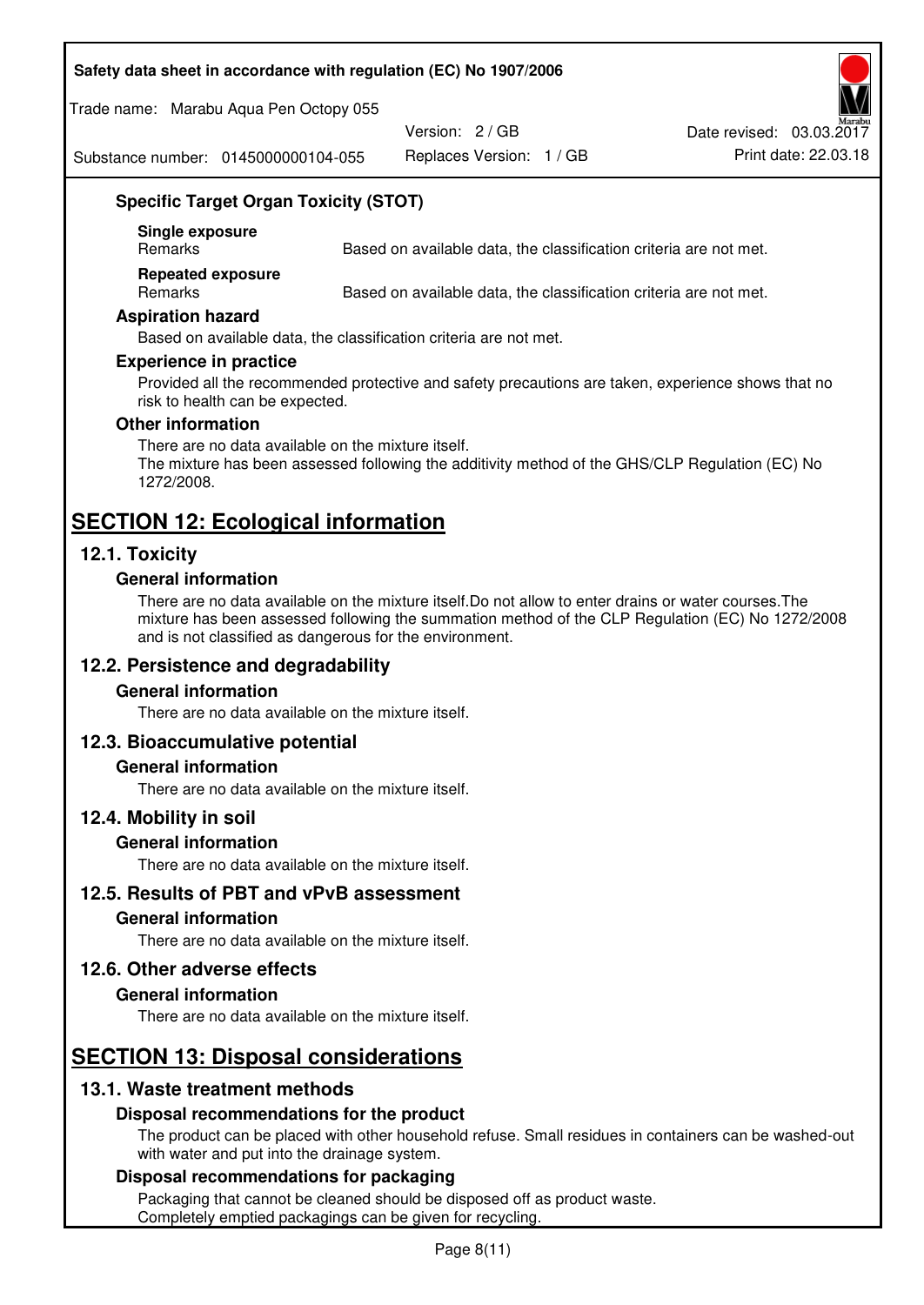| Safety data sheet in accordance with regulation (EC) No 1907/2006                         |                                                                                                       |                          |
|-------------------------------------------------------------------------------------------|-------------------------------------------------------------------------------------------------------|--------------------------|
| Trade name: Marabu Aqua Pen Octopy 055                                                    |                                                                                                       |                          |
|                                                                                           | Version: 2 / GB                                                                                       | Date revised: 03.03.2017 |
| Substance number: 0145000000104-055                                                       | Replaces Version: 1 / GB                                                                              | Print date: 22.03.18     |
| <b>SECTION 14: Transport information</b>                                                  |                                                                                                       |                          |
| <b>Land transport ADR/RID</b>                                                             |                                                                                                       |                          |
| Non-dangerous goods                                                                       |                                                                                                       |                          |
| 14.1. UN number                                                                           |                                                                                                       |                          |
| $UN -$                                                                                    |                                                                                                       |                          |
| 14.2. UN proper shipping name                                                             |                                                                                                       |                          |
| 14.3. Transport hazard class(es)                                                          |                                                                                                       |                          |
| Class                                                                                     |                                                                                                       |                          |
| Label                                                                                     |                                                                                                       |                          |
| 14.4. Packing group                                                                       |                                                                                                       |                          |
| Packing group                                                                             |                                                                                                       |                          |
| Transport category<br>0                                                                   |                                                                                                       |                          |
| 14.5. Environmental hazards                                                               |                                                                                                       |                          |
|                                                                                           |                                                                                                       |                          |
| <b>Marine transport IMDG/GGVSee</b>                                                       |                                                                                                       |                          |
|                                                                                           | The product does not constitute a hazardous substance in sea transport.                               |                          |
| 14.1. UN number                                                                           |                                                                                                       |                          |
| $UN -$                                                                                    |                                                                                                       |                          |
| 14.2. UN proper shipping name                                                             |                                                                                                       |                          |
|                                                                                           |                                                                                                       |                          |
| 14.3. Transport hazard class(es)                                                          |                                                                                                       |                          |
| Class                                                                                     |                                                                                                       |                          |
| Subsidiary risk                                                                           |                                                                                                       |                          |
| 14.4. Packing group                                                                       |                                                                                                       |                          |
| Packing group                                                                             |                                                                                                       |                          |
| 14.5. Environmental hazards                                                               |                                                                                                       |                          |
| no                                                                                        |                                                                                                       |                          |
| Air transport ICAO/IATA                                                                   |                                                                                                       |                          |
|                                                                                           | The product does not constitute a hazardous substance in air transport.                               |                          |
| 14.1. UN number                                                                           |                                                                                                       |                          |
| $UN -$                                                                                    |                                                                                                       |                          |
| 14.2. UN proper shipping name                                                             |                                                                                                       |                          |
|                                                                                           |                                                                                                       |                          |
| 14.3. Transport hazard class(es)<br>Class                                                 |                                                                                                       |                          |
| Subsidiary risk                                                                           |                                                                                                       |                          |
| 14.4. Packing group                                                                       |                                                                                                       |                          |
| Packing group                                                                             |                                                                                                       |                          |
| 14.5. Environmental hazards                                                               |                                                                                                       |                          |
|                                                                                           |                                                                                                       |                          |
| Information for all modes of transport                                                    |                                                                                                       |                          |
| 14.6. Special precautions for user                                                        |                                                                                                       |                          |
| Transport within the user's premises:                                                     |                                                                                                       |                          |
| Always transport in closed containers that are upright and secure.                        |                                                                                                       |                          |
|                                                                                           | Ensure that persons transporting the product know what to do in the event of an accident or spillage. |                          |
| <b>Other information</b>                                                                  |                                                                                                       |                          |
|                                                                                           | 14.7. Transport in bulk according to Annex II of Marpol and the IBC Code                              |                          |
| no                                                                                        |                                                                                                       |                          |
|                                                                                           |                                                                                                       |                          |
| <b>SECTION 15: Regulatory information ***</b>                                             |                                                                                                       |                          |
|                                                                                           |                                                                                                       |                          |
| 15.1. Safety, health and environmental regulations/legislation specific for the substance |                                                                                                       |                          |

Ī

٦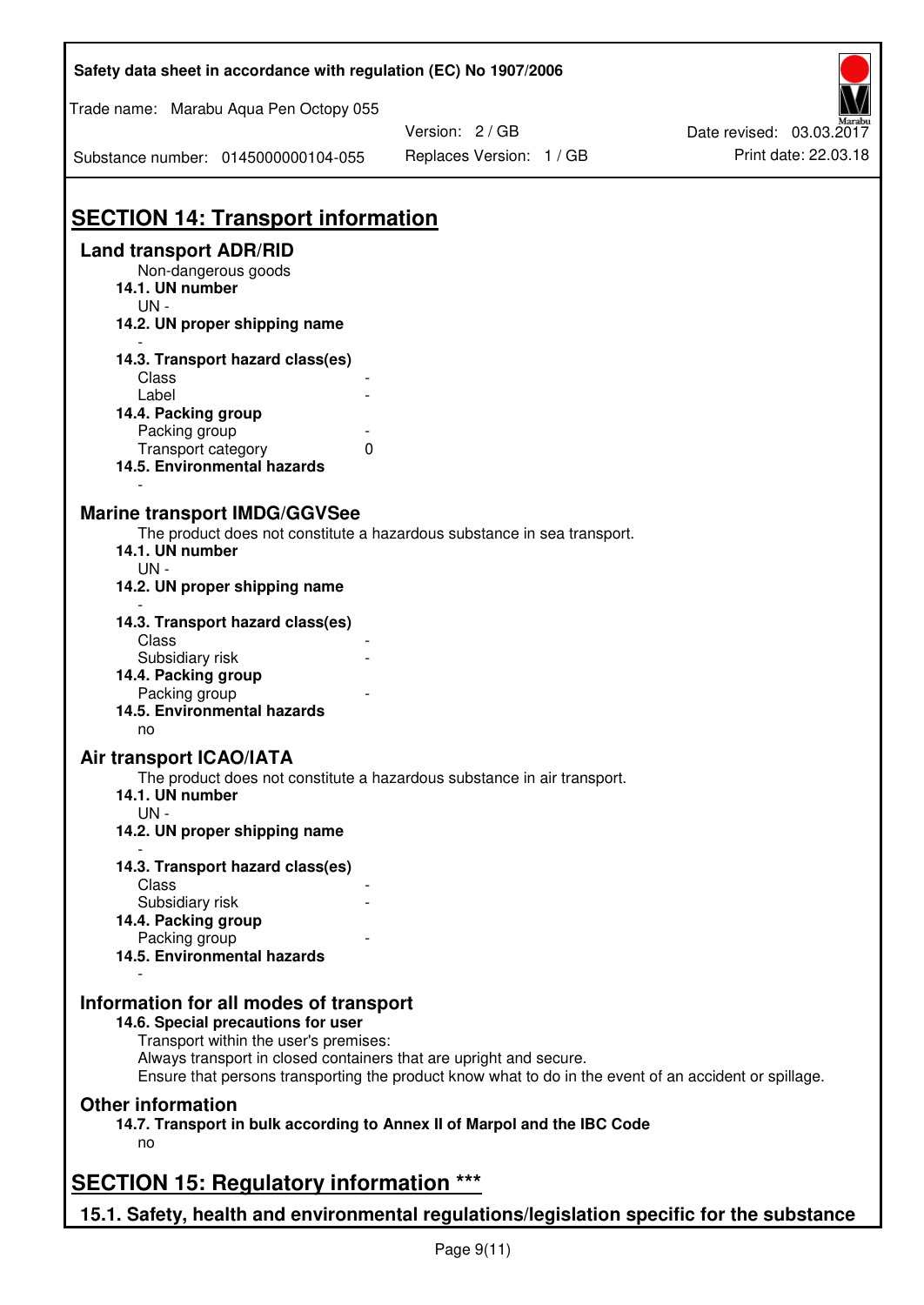| Safety data sheet in accordance with regulation (EC) No 1907/2006                                                                                                                                                                                                                                                                                                                                                                                                 |                                                               |                          |                                                                                                              |
|-------------------------------------------------------------------------------------------------------------------------------------------------------------------------------------------------------------------------------------------------------------------------------------------------------------------------------------------------------------------------------------------------------------------------------------------------------------------|---------------------------------------------------------------|--------------------------|--------------------------------------------------------------------------------------------------------------|
| Trade name: Marabu Aqua Pen Octopy 055                                                                                                                                                                                                                                                                                                                                                                                                                            |                                                               |                          |                                                                                                              |
| Substance number: 0145000000104-055                                                                                                                                                                                                                                                                                                                                                                                                                               | Version: 2/GB                                                 | Replaces Version: 1 / GB | Date revised: 03.03.2017<br>Print date: 22.03.18                                                             |
|                                                                                                                                                                                                                                                                                                                                                                                                                                                                   |                                                               |                          |                                                                                                              |
| or mixture                                                                                                                                                                                                                                                                                                                                                                                                                                                        |                                                               |                          |                                                                                                              |
| <b>VOC ***</b>                                                                                                                                                                                                                                                                                                                                                                                                                                                    |                                                               |                          |                                                                                                              |
| VOC (EU)                                                                                                                                                                                                                                                                                                                                                                                                                                                          | $\mathbf 0$                                                   | $\%$                     |                                                                                                              |
| <b>Other information</b>                                                                                                                                                                                                                                                                                                                                                                                                                                          |                                                               |                          |                                                                                                              |
| All components are contained in the TSCA inventory or exempted.<br>All components are contained in the AICS inventory.<br>All components are contained in the PICCS inventory.<br>All components are contained in the DSL inventory.<br>All components are contained in the IECSC inventory.<br>All components are contained in the NZIOC inventory.<br>All components are contained in the ENCS inventory.<br>All components are contained in the ECL inventory. |                                                               |                          |                                                                                                              |
| 15.2. Chemical safety assessment<br>For this preparation a chemical safety assessment has not been carried out.                                                                                                                                                                                                                                                                                                                                                   |                                                               |                          |                                                                                                              |
| <b>SECTION 16: Other information</b>                                                                                                                                                                                                                                                                                                                                                                                                                              |                                                               |                          |                                                                                                              |
| Hazard statements listed in Chapter 3                                                                                                                                                                                                                                                                                                                                                                                                                             |                                                               |                          |                                                                                                              |
| H <sub>301</sub>                                                                                                                                                                                                                                                                                                                                                                                                                                                  | Toxic if swallowed.                                           |                          |                                                                                                              |
| H302                                                                                                                                                                                                                                                                                                                                                                                                                                                              | Harmful if swallowed.                                         |                          |                                                                                                              |
| H311                                                                                                                                                                                                                                                                                                                                                                                                                                                              | Toxic in contact with skin.                                   |                          |                                                                                                              |
| H312                                                                                                                                                                                                                                                                                                                                                                                                                                                              | Harmful in contact with skin.                                 |                          |                                                                                                              |
| H314                                                                                                                                                                                                                                                                                                                                                                                                                                                              | Causes severe skin burns and eye damage.                      |                          |                                                                                                              |
| H315                                                                                                                                                                                                                                                                                                                                                                                                                                                              | Causes skin irritation.                                       |                          |                                                                                                              |
| H317                                                                                                                                                                                                                                                                                                                                                                                                                                                              | May cause an allergic skin reaction.                          |                          |                                                                                                              |
| H318                                                                                                                                                                                                                                                                                                                                                                                                                                                              | Causes serious eye damage.                                    |                          |                                                                                                              |
| H331                                                                                                                                                                                                                                                                                                                                                                                                                                                              | Toxic if inhaled.                                             |                          |                                                                                                              |
| H335                                                                                                                                                                                                                                                                                                                                                                                                                                                              | May cause respiratory irritation.                             |                          |                                                                                                              |
| H373                                                                                                                                                                                                                                                                                                                                                                                                                                                              |                                                               |                          | May cause damage to organs through prolonged or repeated exposure:                                           |
| H400                                                                                                                                                                                                                                                                                                                                                                                                                                                              | Very toxic to aquatic life.                                   |                          |                                                                                                              |
| H410                                                                                                                                                                                                                                                                                                                                                                                                                                                              | Very toxic to aquatic life with long lasting effects.         |                          |                                                                                                              |
| <b>CLP categories listed in Chapter 3</b>                                                                                                                                                                                                                                                                                                                                                                                                                         |                                                               |                          |                                                                                                              |
| Acute Tox. 3                                                                                                                                                                                                                                                                                                                                                                                                                                                      | Acute toxicity, Category 3                                    |                          |                                                                                                              |
| Acute Tox. 4                                                                                                                                                                                                                                                                                                                                                                                                                                                      | Acute toxicity, Category 4                                    |                          |                                                                                                              |
| Aquatic Acute 1                                                                                                                                                                                                                                                                                                                                                                                                                                                   |                                                               |                          | Hazardous to the aquatic environment, acute, Category 1                                                      |
| <b>Aquatic Chronic 1</b>                                                                                                                                                                                                                                                                                                                                                                                                                                          |                                                               |                          | Hazardous to the aquatic environment, chronic, Category 1                                                    |
| Eye Dam. 1<br>Skin Corr. 1B                                                                                                                                                                                                                                                                                                                                                                                                                                       | Serious eye damage, Category 1<br>Skin corrosion, Category 1B |                          |                                                                                                              |
| Skin Irrit. 2                                                                                                                                                                                                                                                                                                                                                                                                                                                     | Skin irritation, Category 2                                   |                          |                                                                                                              |
| Skin Sens. 1                                                                                                                                                                                                                                                                                                                                                                                                                                                      | Skin sensitization, Category 1                                |                          |                                                                                                              |
| STOT RE 2                                                                                                                                                                                                                                                                                                                                                                                                                                                         |                                                               |                          | Specific target organ toxicity - repeated exposure, Category 2                                               |
| STOT SE3                                                                                                                                                                                                                                                                                                                                                                                                                                                          |                                                               |                          | Specific target organ toxicity - single exposure, Category 3                                                 |
| <b>Supplemental information</b>                                                                                                                                                                                                                                                                                                                                                                                                                                   |                                                               |                          |                                                                                                              |
|                                                                                                                                                                                                                                                                                                                                                                                                                                                                   |                                                               |                          | Relevant changes compared with the previous version of the safety data sheet are marked with: ***            |
|                                                                                                                                                                                                                                                                                                                                                                                                                                                                   |                                                               |                          | This information is based on our present state of knowledge. However, it should not constitute a             |
| guarantee for any specific product properties and shall not establish a legally valid relationship.                                                                                                                                                                                                                                                                                                                                                               |                                                               |                          |                                                                                                              |
|                                                                                                                                                                                                                                                                                                                                                                                                                                                                   |                                                               |                          | The information in this Safety Data Sheet is based on the present state of knowledge and current             |
| legislation.                                                                                                                                                                                                                                                                                                                                                                                                                                                      |                                                               |                          |                                                                                                              |
|                                                                                                                                                                                                                                                                                                                                                                                                                                                                   |                                                               |                          | It provides guidance on health, safety and environmental aspects of the product and should not be            |
| construed as any guarantee of technical performance or suitability for particular applications.                                                                                                                                                                                                                                                                                                                                                                   |                                                               |                          |                                                                                                              |
|                                                                                                                                                                                                                                                                                                                                                                                                                                                                   |                                                               |                          | The product should not be used for purposes other than those shown in Section 1 without first referring      |
| to the supplier and obtaining written handling instructions.                                                                                                                                                                                                                                                                                                                                                                                                      |                                                               |                          |                                                                                                              |
|                                                                                                                                                                                                                                                                                                                                                                                                                                                                   |                                                               |                          | As the specific conditions of use of the product are outside the supplier's control, the user is responsible |
| for ensuring that the requirements of relevant legislation are complied with.                                                                                                                                                                                                                                                                                                                                                                                     |                                                               |                          |                                                                                                              |
|                                                                                                                                                                                                                                                                                                                                                                                                                                                                   |                                                               |                          | The information contained in this safety data sheet does not constitute the user's own assessment of         |